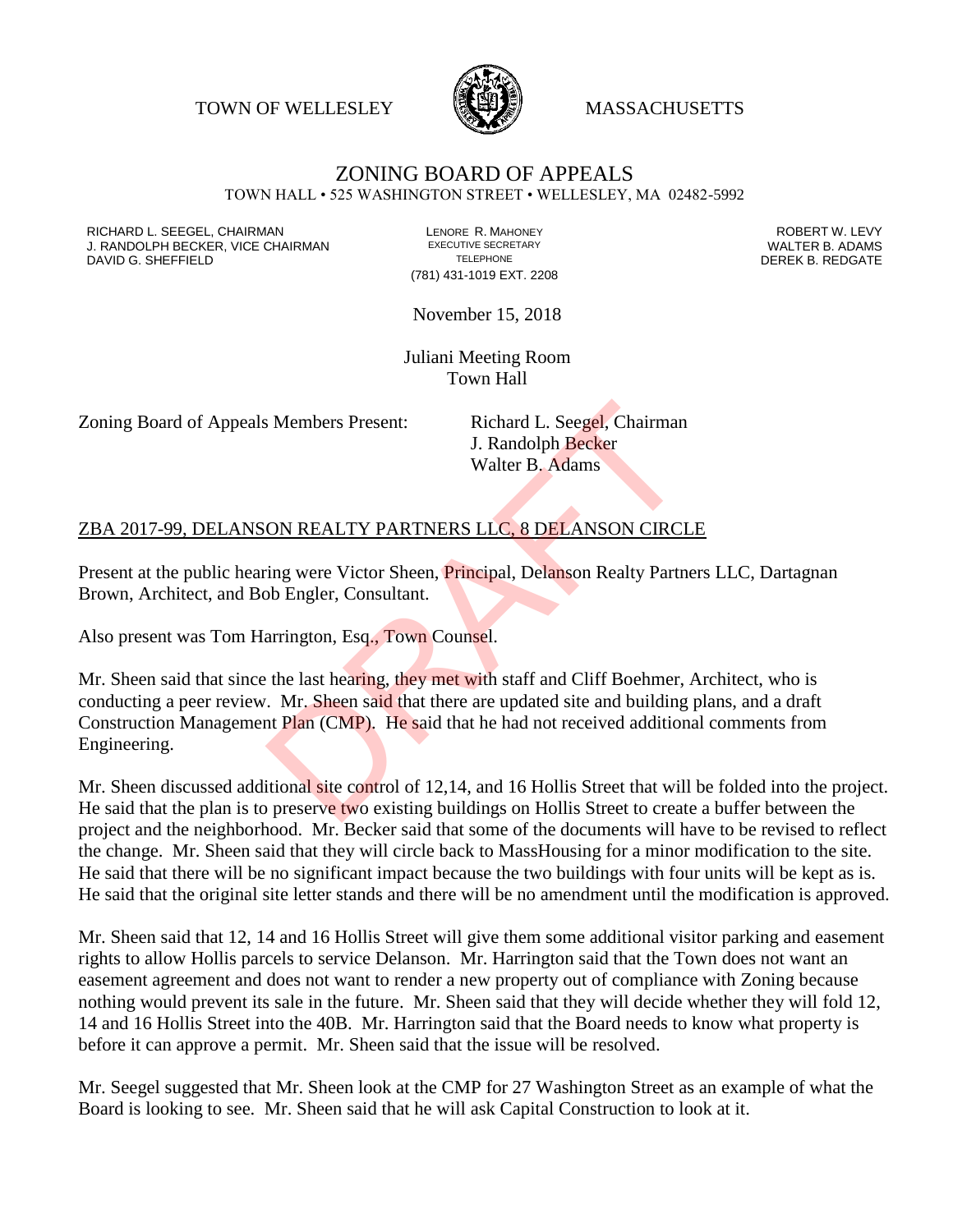Mr. Brown reviewed Mr. Boehmer's comments. He said that they increased the buffer along Linden and Hollis Streets and the porte cochere was removed. He said that with the new land, the project can meet dimensional requirements.

Mr. Becker asked about pulling the northern most wing back to make the building L shaped. Mr. Sheen said that Mr. Boehmer's report was based on the site without the acquisition of 12, 14 and 16 Hollis Street.

Mr. Brown said that they made the access wider for fire trucks at the back corner of the building. Mr. Seegel confirmed that Mr. Brown had not spoken with the Fire Chief yet.

Mr. Brown discussed the two-step retaining wall.

Mr. Becker asked about the curb between the walk and the driveway. Mr. Brown said that it will be a difference in paving material.

Mr. Brown said that there will be two 12 foot doors for the garage for ingress and egress.

Mr. Seegel asked about accessibility. Mr. Brown said that there will be a ramp to the elevator level.

Mr. Brown said that the garage was reorganized so that there will be sufficient space between the stackers. He said that they resolved the corner issue at the west end, moved the loading dock to the northwest side of the building, enlarged the trash/recycle room, created bicycle storage and better circulation for bikes. ccessibility. Mr. Brown said that there will be a ramp to<br>garage was reorganized so that there will be sufficient spa<br>d the corner issue at the west end, moved the loading doc<br>trash/recycle room, created bicycle storage an

Mr. Adams said that the total number of vehicles has not changed but a few spaces were added outside.

Mr. Becker asked about ventilation in the utility space.

Mr. Brown displayed floor plans.

Mr. Becker asked about the sloped areas on Hollis Street. Mr. Brown said that they will be taken off the plans.

Mr. Brown discussed the scale of the building. He said that they used different colors and pushed parts of the building back to break up the massing. He said that it will be stone clad at the base with board and batten at the top.

Mr. Brown said that the retaining walls will go from 8 feet to 2 feet and 6 feet to 4 feet.

Mr. Brown said that the revised shadow study includes additional times periods for winter and summer.

Mr. Brown display unit floor plans.

Mr. Becker asked if the changes to the building or development plans will change the target market. Mr. Sheen said that the target demographic is the same. He said that 10 percent of the units will have three bedrooms, which are likely for families, and the remainder are for empty nesters or young professionals for rent.

Jonathan Parks, Kaplan Construction, discussed the CMP. Mr. Seegel said that the Board will need to see a more developed CMP before voting a permit. He said that this is a tight site and the Board will need to see how the Developer plans to bring vehicles to the site, parking for workers, storage of materials, and snow removal during construction.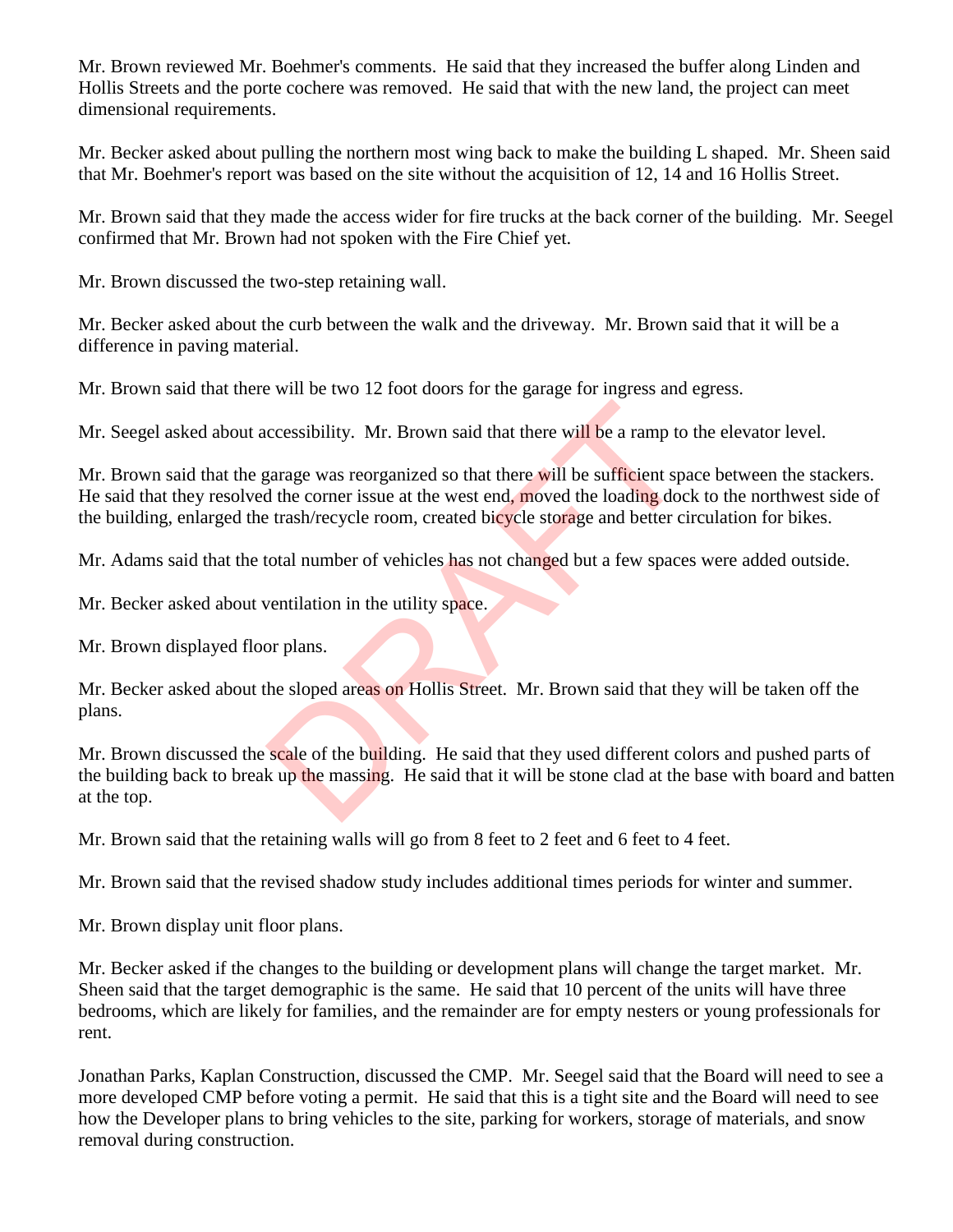Mr. Kaplan discussed the construction truck route. Mr. Seegel said that this is a residential area and trucks will not be permitted before 8 am when kids are walking to school. He said that the CMP should define how they plan to do it.

Mr. Seegel said that the CMP assumes use of the sidewalk on Linden Street.

Mr. Seegel discussed phasing, flow of construction, parking, materials for construction of the building, storage and field office on 10 to 12 Hollis Street, peak construction workers, carpooling, and staging. He said that there shall be no construction parking on any street. Mr. Sheen said that they will demonstrate that they will provide safe parking.

Mr. Parks said that they expect the project to have a 14 to16 month duration. He said that the panelized wood frame will be made off-site and trucked in. Mr. Sheen said that they looked at modular but found that it was not suitable.

The Board discussed the construction truck routes.

Mr. Seegel asked about blasting. Mr. Parks said that it looks like there will be no blasting or ledge removal.

Mr. Seegel discussed the possibility of police details at the gates and at the end of Linden Street. He said that the full CMP should describe the type of trucks and where they are coming from.

Mr. Adams said that acquiring the adjacent properties may help with construction of the retaining walls.

Mr. Adams asked about the number of elevators. Mr. Sheen said that the intent is for two elevators. Mr. Adams said that one of the two units on the second and third floors completely surround the elevator, so the acoustics could be tough. between the type of trucks and that it looks like there will be no<br>possibility of police details at the gates and at the end of<br>describe the type of trucks and where they are coming fr<br>airing the adjacent properties may he

Mr. Becker asked about changes in the grading and drainage plans. Mr. Sheen said that minor modifications reduced the footprint and adjusted some areas but are consistent between the plans. He said that the intention is to issue a conforming set of architectural and civil plans as a single final package.

Mr. Seegel said that the CMP should discuss snow removal, mud control, and wheel washes.

Mr. Adams said that the Applicant worked hard to respond to Town concerns. He said that there have been three significant re-designs, the density was reduced with the newly acquired properties, the number of units was reduced, the building looks less blocky, and the square footage and the number of units have been reduced but it is still too big for the site. He said that no much parking was added.

Mr. Sheen said that they addressed technical aspects, will not add to traffic, addressed stormwater management, there will be no blasting or ledge removal, they bought additional land, and reduced the massing 11 to 12 percent. He said that the project has met the state standard to be feasible. He said that this is for mixed income. He said that there are challenges with the cost of construction, cost of land, and rents that can be charged for affordable units. He said that the project can only work if there are some trade offs for density. Mr. Adams said that a smaller project would lower the threshold for the required number of affordable units. Mr. Engler said that the process is that the Applicant has to tell the Board what density they want and the Board looks at feasibility and whether it is uneconomic.

Mr. Seegel asked about pavement width on Hollis Street. Mr. Parks said that the pavement is 26 feet.

The Board discussed continuing the hearing to December 13, 2018. The Board said that new submittals should be submitted a week ahead of time.